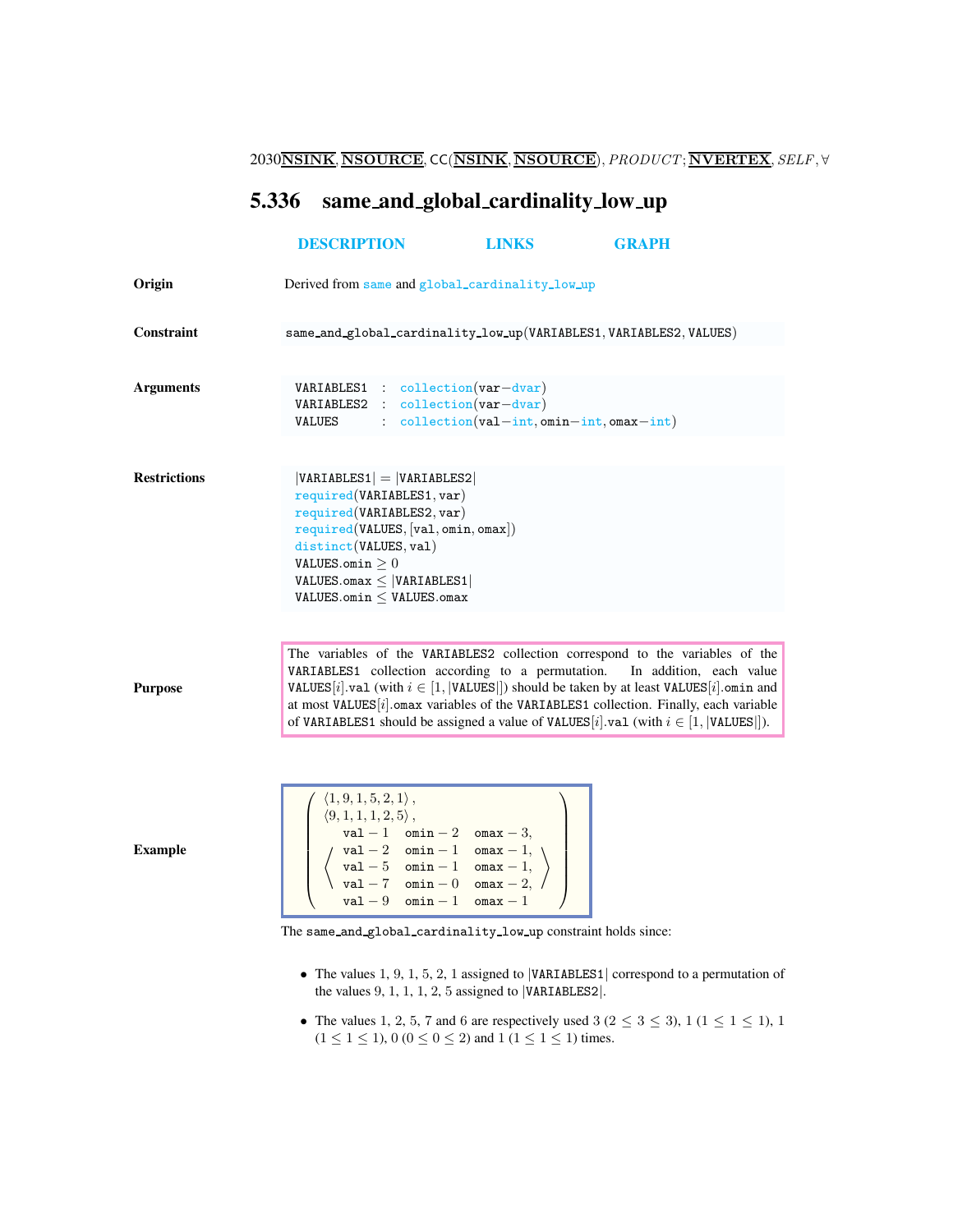## 20051104 203

<span id="page-1-0"></span>

| <b>Typical</b>    | VARIABLES1  > 1<br>range(VARIABLES1.var) > 1<br>range(VARIABLES2.var) > 1<br> VALUES  > 1<br>$VALUES.omin \leq  VARIABLES1 $<br>VALUES.omax $>0$<br>VALUES.max <  VARIABLES1 <br> VARIABLES1  >  VALUES                                                                                                                                                                                                                                                                                                                                                                                                                                                                                                                                                                       |  |  |
|-------------------|-------------------------------------------------------------------------------------------------------------------------------------------------------------------------------------------------------------------------------------------------------------------------------------------------------------------------------------------------------------------------------------------------------------------------------------------------------------------------------------------------------------------------------------------------------------------------------------------------------------------------------------------------------------------------------------------------------------------------------------------------------------------------------|--|--|
|                   |                                                                                                                                                                                                                                                                                                                                                                                                                                                                                                                                                                                                                                                                                                                                                                               |  |  |
| <b>Symmetries</b> | • Arguments are permutable w.r.t.<br>permutation (VARIABLES1, VARIABLES2)<br>$(VALUES)$ .                                                                                                                                                                                                                                                                                                                                                                                                                                                                                                                                                                                                                                                                                     |  |  |
|                   | • Items of VARIABLES1 are permutable.                                                                                                                                                                                                                                                                                                                                                                                                                                                                                                                                                                                                                                                                                                                                         |  |  |
|                   | • Items of VARIABLES2 are permutable.                                                                                                                                                                                                                                                                                                                                                                                                                                                                                                                                                                                                                                                                                                                                         |  |  |
|                   | • An occurrence of a value of VARIABLES1.var or VARIABLES2.var that does not<br>belong to VALUES val can be replaced by any other value that also does not belong<br>to VALUES.val.                                                                                                                                                                                                                                                                                                                                                                                                                                                                                                                                                                                           |  |  |
|                   | • Items of VALUES are permutable.                                                                                                                                                                                                                                                                                                                                                                                                                                                                                                                                                                                                                                                                                                                                             |  |  |
|                   | • VALUES omin can be decreased to any value $\geq 0$ .                                                                                                                                                                                                                                                                                                                                                                                                                                                                                                                                                                                                                                                                                                                        |  |  |
|                   | • VALUES omax can be increased to any value $\leq$  VARIABLES1 .                                                                                                                                                                                                                                                                                                                                                                                                                                                                                                                                                                                                                                                                                                              |  |  |
|                   | • All occurrences of two distinct values in VARIABLES1.var, VARIABLES2.var or<br>VALUES.val can be swapped; all occurrences of a value in VARIABLES1.var,<br>VARIABLES2.var or VALUES.val can be renamed to any unused value.                                                                                                                                                                                                                                                                                                                                                                                                                                                                                                                                                 |  |  |
| Arg. properties   |                                                                                                                                                                                                                                                                                                                                                                                                                                                                                                                                                                                                                                                                                                                                                                               |  |  |
|                   | Contractible wrt. VALUES.                                                                                                                                                                                                                                                                                                                                                                                                                                                                                                                                                                                                                                                                                                                                                     |  |  |
| <b>Usage</b>      | The same_and_global_cardinality_low_up constraint can be used for modelling the<br>following assignment problem with a single constraint. The organisation Doctors Without<br>Borders has a list of doctors and a list of nurses, each of whom volunteered to go on one<br>rescue mission. Each volunteer specifies a list of possible dates and each mission should<br>include one doctor and one nurse. In addition we have for each date the minimum and<br>maximum number of missions that should be effectively done. The task is to produce a list<br>of pairs such that each pair includes a doctor and a nurse who are available on the same date<br>and each volunteer appears in exactly one pair so that for each day we build the required<br>number of missions. |  |  |
| <b>Algorithm</b>  | In [50], the flow network that was used to model the same constraint $[47, 48]$ is extended<br>to support the cardinalities. Figure $3.32$ illustrates this flow model. Then, algorithms are<br>developed to compute arc-consistency and bound-consistency.                                                                                                                                                                                                                                                                                                                                                                                                                                                                                                                   |  |  |
| See also          | generalisation:<br>same_and_global_cardinality(fixed interval replaced by<br>variable).                                                                                                                                                                                                                                                                                                                                                                                                                                                                                                                                                                                                                                                                                       |  |  |
|                   | implies: global_cardinality_low_up, global_cardinality_low_up_no_loop, same.                                                                                                                                                                                                                                                                                                                                                                                                                                                                                                                                                                                                                                                                                                  |  |  |
| <b>Keywords</b>   | application area: assignment.                                                                                                                                                                                                                                                                                                                                                                                                                                                                                                                                                                                                                                                                                                                                                 |  |  |
|                   | combinatorial object: permutation, multiset.                                                                                                                                                                                                                                                                                                                                                                                                                                                                                                                                                                                                                                                                                                                                  |  |  |
|                   | constraint arguments: constraint between two collections of variables.                                                                                                                                                                                                                                                                                                                                                                                                                                                                                                                                                                                                                                                                                                        |  |  |
|                   |                                                                                                                                                                                                                                                                                                                                                                                                                                                                                                                                                                                                                                                                                                                                                                               |  |  |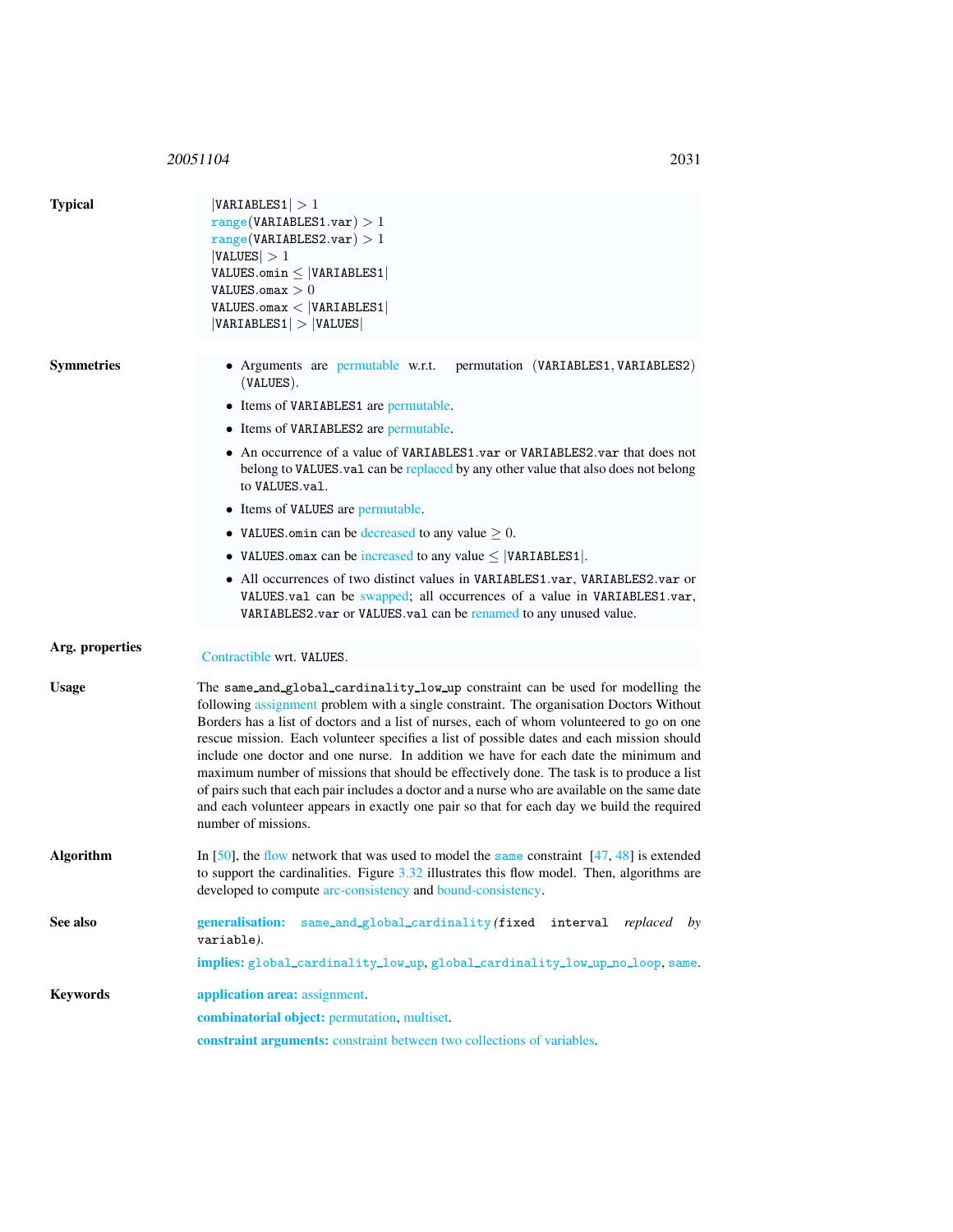## 2032NSINK, NSOURCE, CC(NSINK, NSOURCE),PRODUCT; NVERTEX, SELF, ∀

constraint type: value constraint. filtering: bound-consistency, arc-consistency, flow. modelling: equality between multisets. problems: demand profile.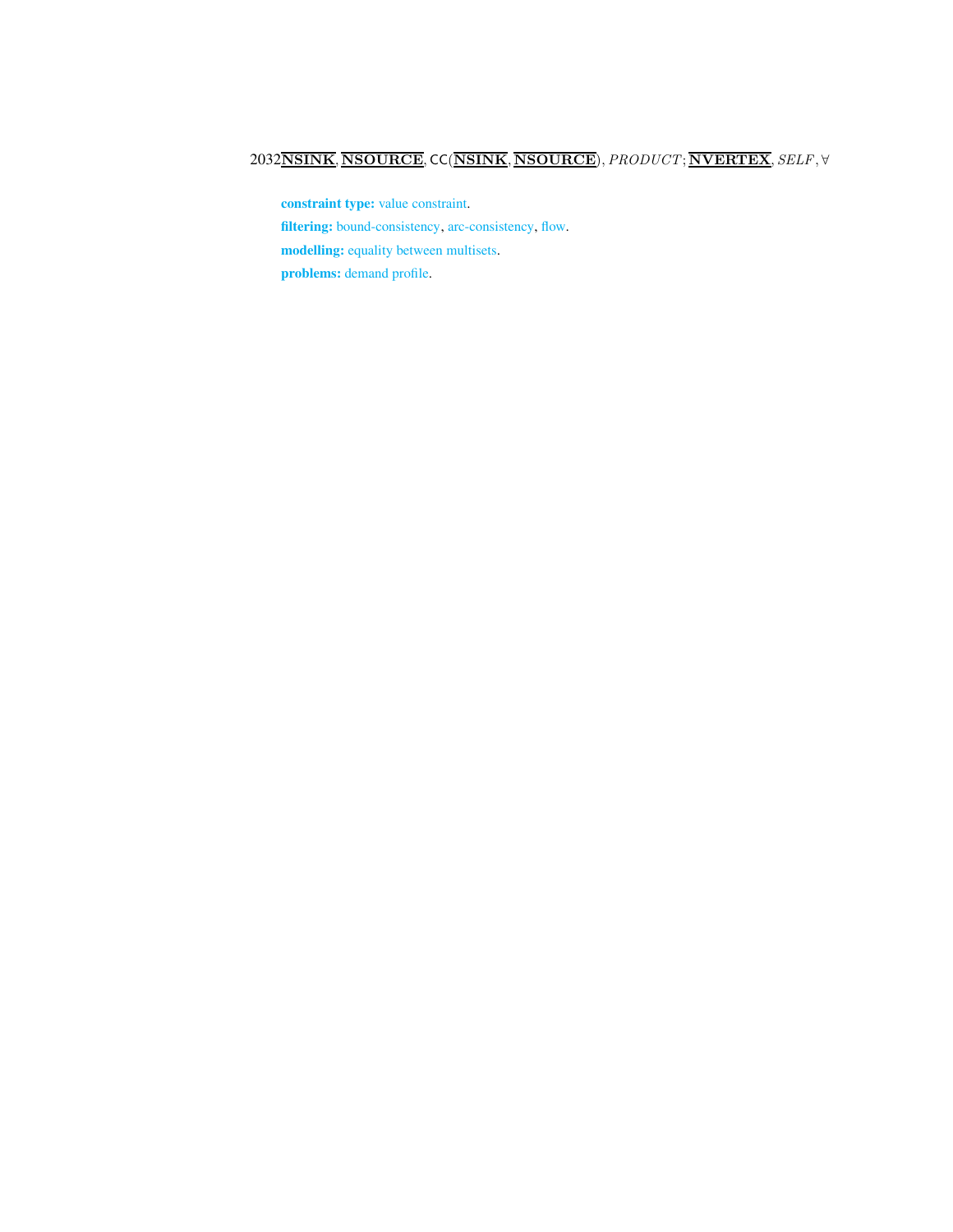#### <span id="page-3-0"></span>20051104 2033

| Arc input(s)         | VARIABLES1 VARIABLES2                                                                                                                         |
|----------------------|-----------------------------------------------------------------------------------------------------------------------------------------------|
| Arc generator        | $PRODUCT \rightarrow collection(variables1, variables2)$                                                                                      |
| Arc arity            | $\mathcal{D}_{\mathcal{L}}$                                                                                                                   |
| Arc constraint(s)    | $variable 1$ variables $v = variable 2$ variables $2$ var                                                                                     |
| Graph property(ies)  | • for all connected components: NSOURCE=NSINK<br>$\bullet$ NSOURCE=  VARIABLES1 <br>$\bullet$ NSINK=  VARIABLES2 <br>For all items of VALUES: |
| Arc input(s)         | VARIABLES1                                                                                                                                    |
| Arc generator        | $SELF \mapsto$ collection(variables)                                                                                                          |
| Arc arity            | 1                                                                                                                                             |
| Arc constraint $(s)$ | $variable s.var = VALUES.vala1$                                                                                                               |
| Graph property(ies)  | • NVERTEX>VALUES.omin<br>• NVERTEX< VALUES.omax                                                                                               |

Graph model Parts (A) and (B) of Figure [5.669](#page-4-0) respectively show the initial and final graph associated with the first graph constraint of the Example slot. Since we use the NSOURCE and NSINK graph properties, the source and sink vertices of the final graph are stressed with a double circle. Since there is a constraint on each connected component of the final graph we also show the different connected components. Each of them corresponds to an equivalence class according to the arc constraint.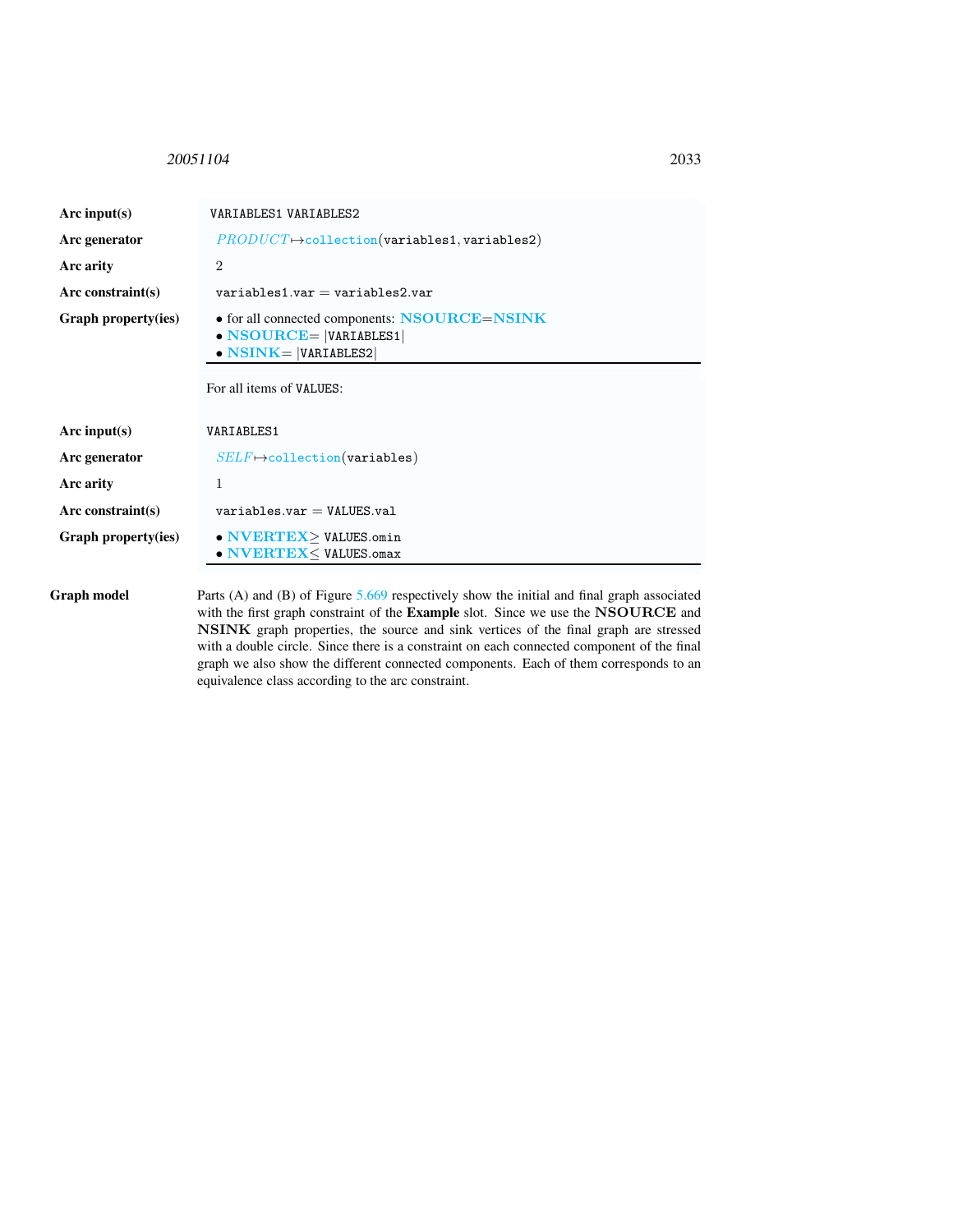2034NSINK, NSOURCE, CC(NSINK, NSOURCE),PRODUCT; NVERTEX, SELF, ∀



<span id="page-4-0"></span>Figure 5.669: Initial and final graph of the same and global cardinality low up constraint